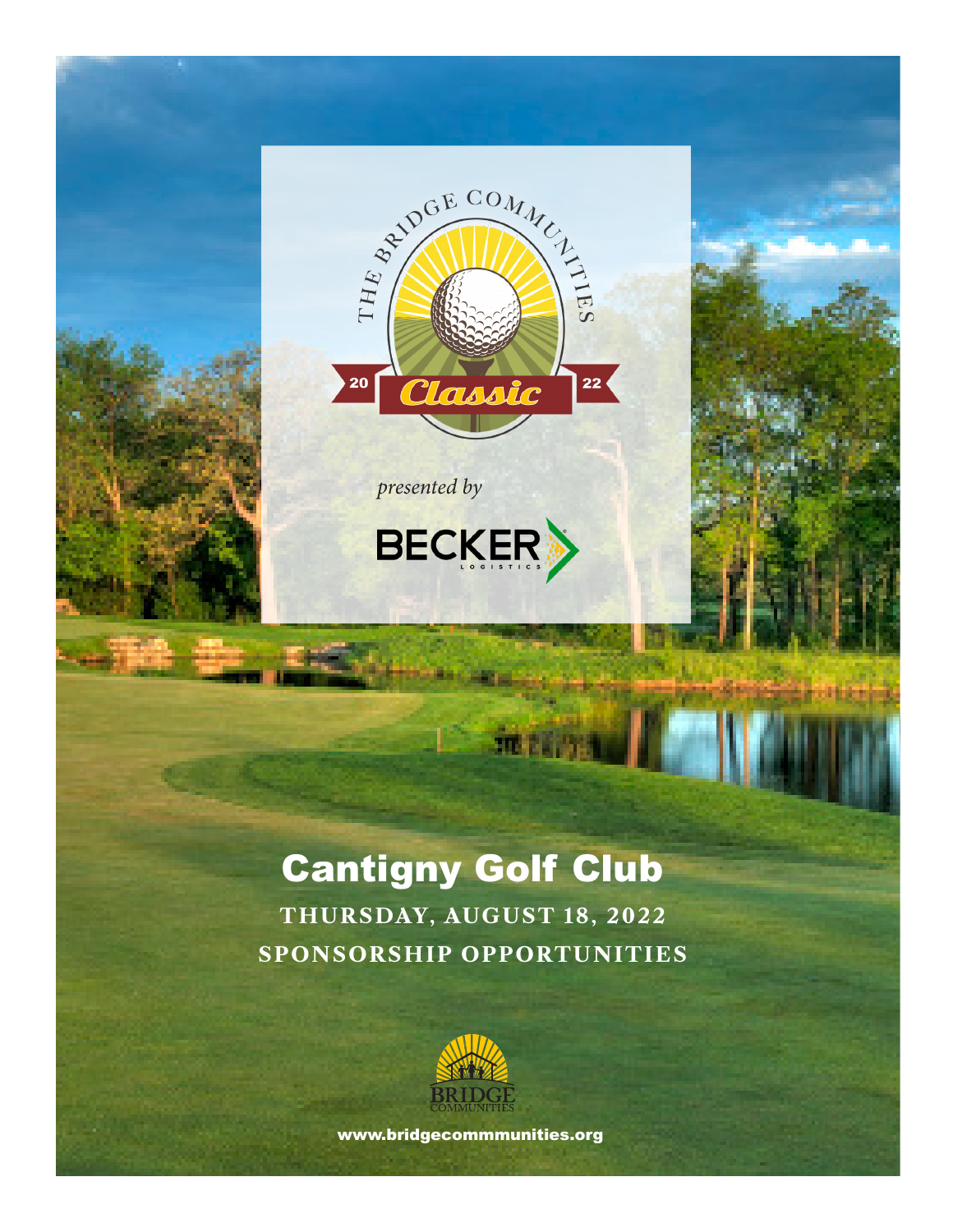# Bridge Communities'

# Classic

## Cantigny Golf Club | Thursday, August 18

## Align your brand with a top-rated charity. Be the name guests thank for an afternoon of fun. All while helping families facing homelessness rebuild their lives. It's a hole in one!

On August 18th, Bridge Communities will welcome golfers and guests for exclusive 18-hole access to one of Chicagoland's finest golf venues. Cantigny's championship course is repeatedly rated among the best in Illinois, including Golf Digest's "Best in State" list.

Golfers will enjoy lunch followed by an afternoon of friendly competition. Afterward, they'll continue the comradery during an entertaining reception, to include dinner, drinks, awards, auctions, and more!

#### Ace Your Brand by Supporting Families

Bridge Communities is a 33-year-old, top-rated, awardwinning not-for-profit community partner. Our mission is to transition families experiencing homelessness to self-sufficiency. Together with over 400 volunteers, we help break the cycle of poverty, homelessness, and abuse for the families we serve.

We invite you to show your support for Bridge and the critical work we do throughout DuPage County. Let your stakeholders know where your brand stands in the effort to help struggling families. Reach new audiences through Bridge's growing constituent base:

7,000 households 3,300+ on Facebook 1,200+ on Instagram 500+ on Twitter

#### Make it a Double Eagle

Experience your sponsorship by joining us on the course! 11:00 Registration & lunch. Drive, putt, and practice for prizes. 1:00 Shotgun start 6:00 Reception Scramble format Skill Holes Contests and raffles Hole-in-one car prize Complimentary snacks and beverages during play \$375/golfer, \$1,500/foursome \$75/person reception only Tee (swag) bags 9-hole option Dinner reception Awards Auctions Fun!

#### It's Tee Time – Let's Drive Your Brand!

Bridge Communities Golf Classic is back for a second year based on the glowing feedback and unprecedented success of last year's inaugural event. This year will be even better, with more contests, fun, networking opportunities, and sponsor promotions. We hope you'll join us by choosing one of our win-win sponsor packages or suggesting your own custom sponsorship.

#### Jen Bystry at 630.403.5095 or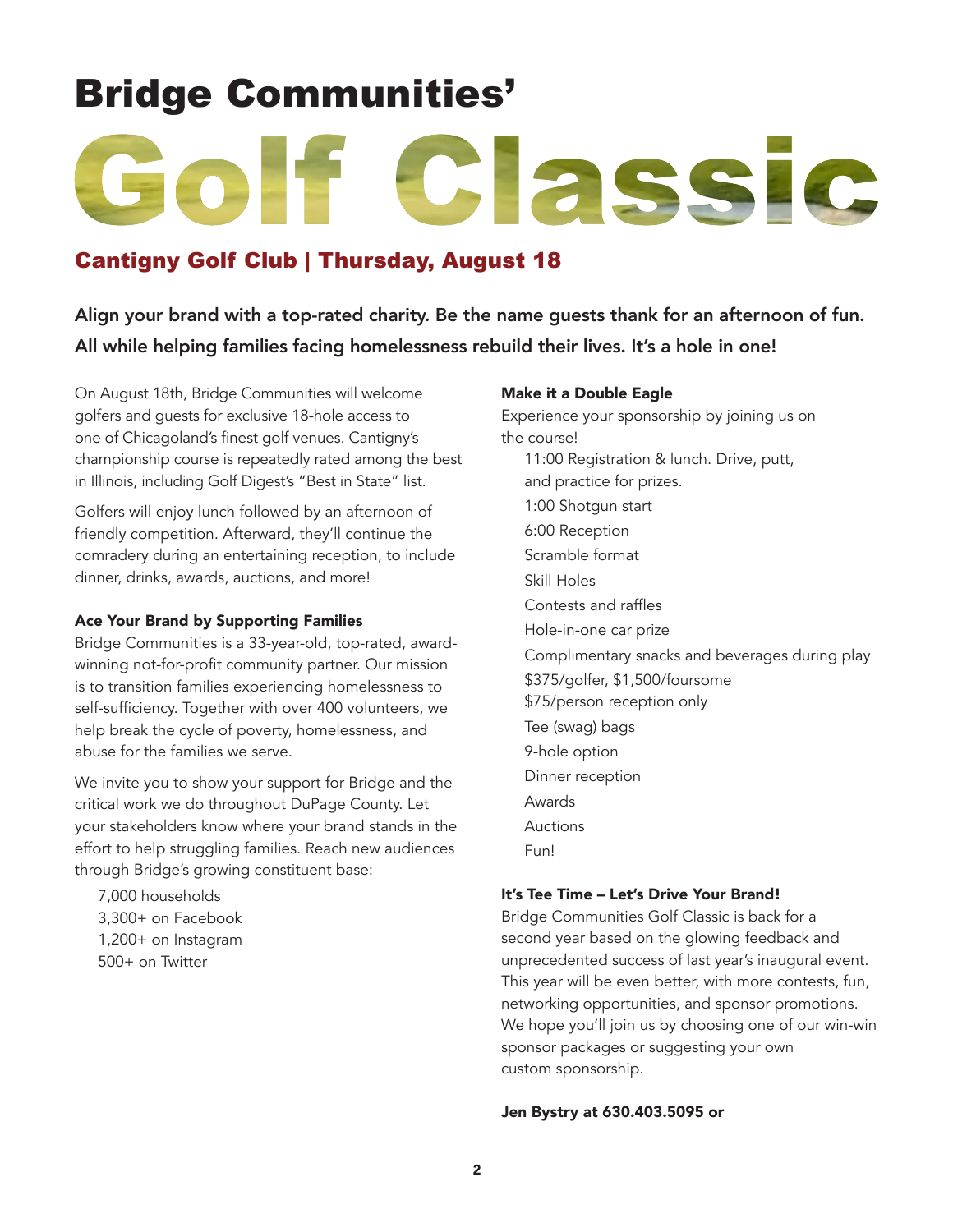# Sponsor Packages for Bridge Communities' Golf Classic Cantigny Golf Club, August 18

#### All sponsor levels earn:

- Company logo or family name featured on event page of Bridge's website, in event program, on sponsor banner, email blasts, and on screens throughout the club
- Company or family thanked in dedicated day of social media
- Verbal thanks during dinner presentation

#### Classic Presenting Sponsor \$10,00 (1 available)

- Company or family name featured prominently throughout promotional channels and at event
- Exclusive hole sponsorship
- 2 Foursomes; reception for 16
- Option to include video message in dedicated day of social media
- Direct link to company or family website on event landing page
- Specialty item in tee bags (provided by sponsor)

#### The Turn Sponsor \$5,000 (1 available)

- 1 Foursome; reception for 8
- Opportunity to greet all golfers three times as they stop by The Turn to refuel and refresh; Bridge will coordinate on beverage and snack offerings with potential for signature cocktail
- Option to include video message in dedicated day of social media
- Signage
- Giveaway (provided by sponsor)

# Dinner Reception Sponsor

#### \$5,000 (1 available)

- 1 Foursome; reception for 8
- Option to include video message in dedicated day of social media
- Specialty items either in tee bag or on tables (items provided by sponsor)

#### Reception Bar Sponsor \$3,000 (1 available)

- 2 Golfers; reception for 4
- Company or family thanked on signage at clubhouse bar
- Company logo or family name featured on beverage napkins
- Option to have signature drink named for your company or family
- Option to include video message in dedicated day of social media

#### Beverage Cart Sponsor

#### \$2,000 (2 available)

- Company logo or family name featured on cart signage
- Company logo or family name featured on beverage napkins
- Opportunity to interact with golfers

#### Lunch Sponsor \$2,000 (1 available)

- Company or family name thanked on food packaging and napkins
- Specialty items in tee bags or with lunch packages (items provided by sponsor)

#### Driving Range Sponsor

#### \$1,000 (1 available)

- Option to provide a fun contest or giveaway
- Signage
- Opportunity to interact with golfers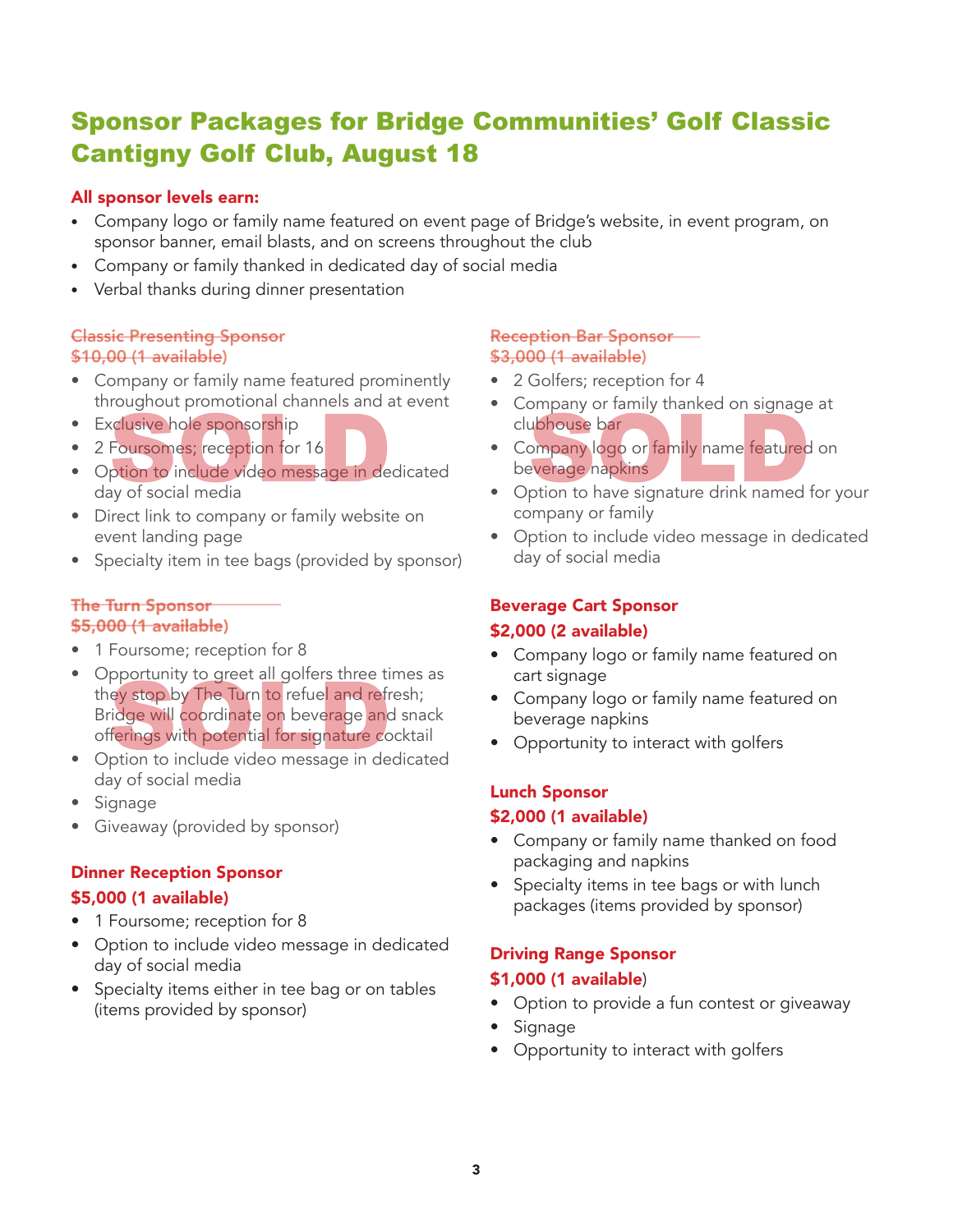#### Putting Contest Sponsor \$1,000 (1 available)

- Option to provide giveaways or prizes for contests managed by Cantigny staff
- **Signage**
- Opportunity to interact with golfers

#### Hole Host \$1,000 (3 available)

- Provide a fun contest, giveaway, or signature beverage for golfers as they stop by your hole (alcoholic beverages to be approved by Bridge)
- **Signage**
- Specialty items in tee bags (provided by sponsor)

#### Good Weather Sponsor \$500 (1 available)

- Company or family name thanked on signage
- Specialty items in tee bags (provided by sponsor)

#### Photo Frame Sponsor \$500 (2 available)

- Company logo or family name featured with golfers' pictures rotated on screens during cocktails and reception
- Company or family thanked on digital picture order platform

#### Check-in Sponsor \$500 (2 available)

- Signage welcoming golfers at check-in
- Display table at check-in
- Specialty item in tee bags (provided by sponsor)

#### Tee Bag Sponsor \$500 (3 available)

- Company logo or family name on tee (gift) bag given to every golfer
- Specialty items in tee bags (provided by sponsor)

## Hole Sponsor

#### \$250 (12 available)

• Company sign or family name displayed at hole

#### Swag Sponsor

#### \$100 (unlimited available)

• Supply 170 items given to all golfers at registration

#### TEE UP A CUSTOM PACKAGE

We encourage you suggest ideas for crafting the perfect sponsorship for your needs, objectives, and resources. To tee up a custom package, please contact:

Jen Bystry at 630.403.5095 or Jenifer.Bystry@BridgeCommunities.org.